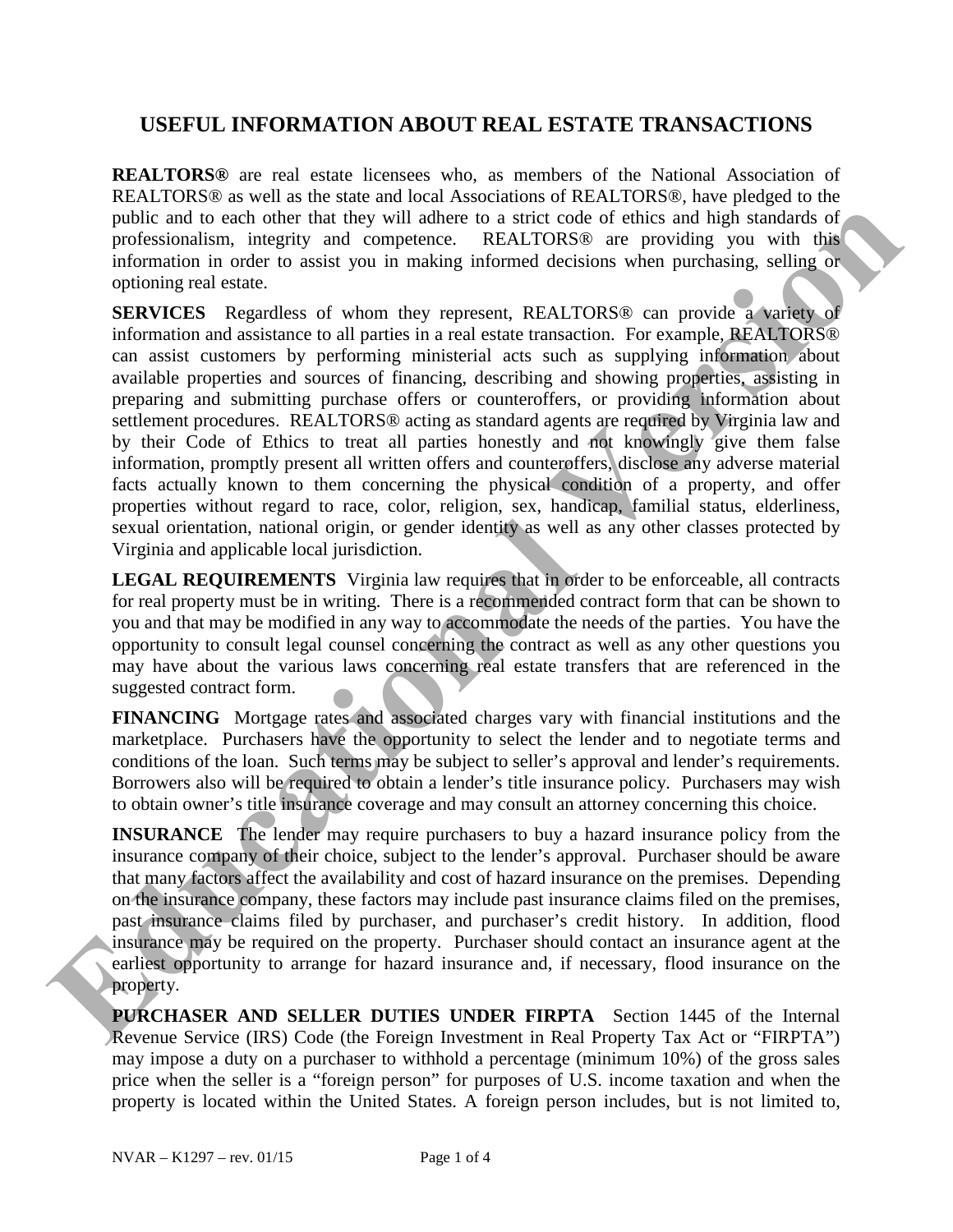nonresident aliens, foreign corporations, foreign partnerships, foreign trusts, and foreign estates. The seller should inform the purchaser and settlement agent of possible withholding under FIRPTA prior to settlement date. The settlement agent may require the seller and the purchaser to execute certain IRS forms, which may include the seller's and the purchaser's tax identification number (social security number), and submit the required withholding on behalf of the purchaser. Both the seller and the purchaser should seek competent legal, tax, and/or financial advice concerning these matters in advance of the settlement date.

**MASTER PLANS** Prior to execution of a contract, purchasers may review the applicable Master Plan for the appropriate jurisdiction, including maps showing planned land use and proposed or actual parks, roads, or other facilities. These can be found at the planning offices of various jurisdictions and at some local libraries.

**PROPERTY CONDITION AND ENVIRONMENTAL MATTERS** Various inspection services and home warranty insurance programs are available, and purchasers have the option to include in their offer to purchase a contingency that allows them to employ one or more experts of their choice at their expense to inspect the property and provide them with an analysis of its condition. Purchasers normally may also conduct a pre-settlement or pre-occupancy "walkthrough" inspection of the property, but this inspection may be limited by the terms of the contract. REALTORS® do not have the expertise to advise concerning various conditions including but not limited to: major systems or structures; soil conditions; flood hazard areas; mold or air quality; possible restrictions on the use of the property due to restrictive covenants, zoning, subdivision or environmental laws, easements or other documents; airport or aircraft noise; planned land uses, roads or highways; including but not limited to construction materials and/or hazardous materials such as flame retardant treated plywood (FRT), radon, urea formaldehyde insulation (UFFI), polybutylene pipes, asbestos, synthetic stucco/EIFS, underground storage tanks, defective drywall or lead-based paint. Information about these issues may be obtained from appropriate governmental agencies such as the United States Environmental Protection Agency (EPA), the Virginia Department of Health, or local planning offices or health departments. dentifi[c](http://www.resnet.us/)antion uniter (social scentify manach and submit the required withholong on behalf of<br>the purchase. Both the seller and the purchaser should exercultent legal, tax, and/or<br>functional device concenting these matrics

**HOME ENERGY EFFICIENCY INFORMATION** Purchasers may wish to consider the energy efficiency of any new or existing home prior to the conclusion of the sale. Hiring an energy audit professional certified by the Residential Energy Services Network (www.RESNET.us) or the Building Performance Institute (www.BPI.org) to perform an energy audit can be an invaluable step toward helping prospective purchasers understand the energy efficiency level of the home they are considering buying. Energy and water consumption patterns in the home can also add to understanding the efficiency levels of home systems, although personal behaviors must also be considered when evaluating this data.

**RESPONSIBILITY** Each party to a real estate transaction should carefully read all documents to be sure that the terms accurately express the understanding of the parties as to their intentions and the agreements they have reached. REALTORS® can counsel on real estate matters, but if legal or tax advice is desired, you should consult an attorney or a financial professional. If you have any questions about the roles and responsibilities of REALTORS<sup>®</sup> or about any other material presented here, please do not hesitate to ask for more information. You should also exercise whatever due diligence you deem necessary with respect to information on any sexual offenders registered under Chapter 23 (§19.2 - 387 et. seq.) of Title 19.2. Such information may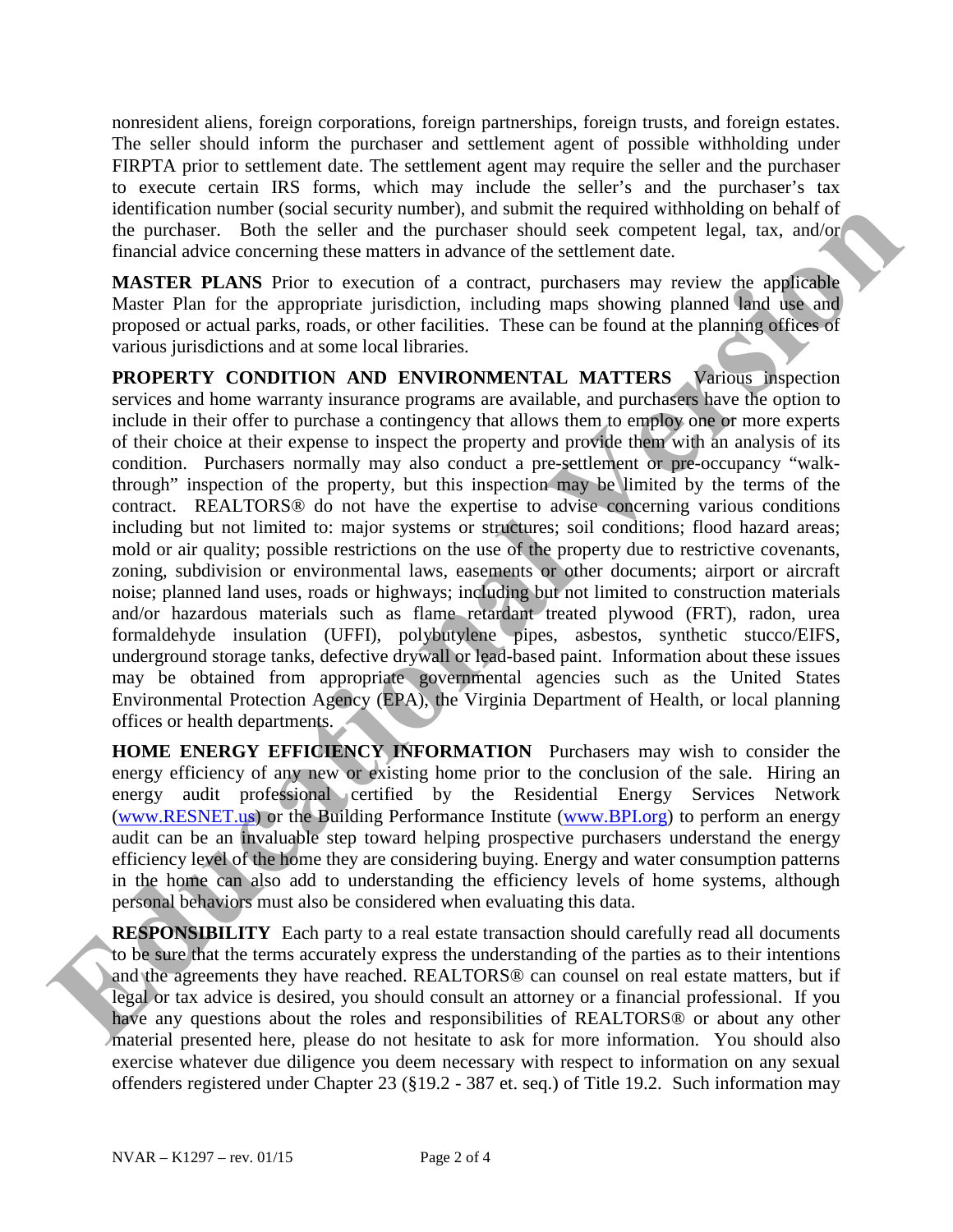be obtained by contacting your local police department or the Department of State Police, Central Criminal Records Exchange at http://sex-offender.vsp.virginia.gov/sor/.

**TYPES OF REAL ESTATE REPRESENTATION** In an individual real estate transaction, if a brokerage firm ("Broker") has a contractual obligation to represent a buyer or a seller ("Client"), then the Broker shall promote the interest of the Client by exercising ordinary care and by:

- (a) performing the terms of their contractual agreement;
- (b) conducting marketing activities on behalf of the Client as provided in their brokerage agreement;
- (c) assisting the Client in drafting and negotiating offers and counteroffers, amendments, addenda, and in establishing strategies to accomplish the Client's goals;
- (d) obtaining a transaction at a price and terms acceptable to the Client;
- (e) presenting in a timely manner all written offer or counteroffers to and from the Client;
- (f) disclosing to the Client all material facts related to the property or concerning the transaction of which they have actual knowledge; and
- (g) accounting for, in a timely manner, all money and property received in which the Client has or may have an interest.

Unless otherwise provided by law or the Client consents in writing to the release of information, the Broker shall maintain the confidentiality of all personal and financial information and other matters identified as confidential by the Client, if that information is received from the Client during the brokerage relationship.

In satisfying these duties, the Broker shall exercise ordinary care, comply with all applicable laws and regulations, treat all prospective buyers and sellers honestly and not knowingly give false information, and the Broker representing a buyer shall disclose whether or not the buyer's intent is to occupy the property as a principal residence. In addition, the Broker may show the same property to different buyer clients, represent sellers as well as buyers, or provide assistance to a seller or a buyer who is not a client by performing ministerial acts that are not inconsistent with the Broker's duties to the Client. In brokerne firm (Flanker") has a contractual objegion in representation (First, 2008).<br>
(Citient"), then the Broker shall primete the interest of the Client by exercising ordinary care<br>
(a) performing the terms of their c

Seller representation occurs when sellers contract to use the services of their own Broker (known as a seller representative) to act on their behalf. Sellers may engage a Broker who provides standard services (§54.1-2131) or limited services (§54.1-2138.1). Your REALTOR® can provide you with more information about those options.

Buyer representation occurs when buyers contract to use the services of their own Broker (known as a buyer representative) to act on their behalf. Purchasers may engage a Broker who provides standard services (§54.1-2132) or limited services (§54.1-2138.1). Your REALTOR® can provide you with more information about those options.

Dual representation occurs when a buyer and seller in one transaction are represented by the same Broker and the same sales associate. When the parties agree to dual representation, the ability of the Broker and the sales associate to represent either party fully and exclusively is limited. The confidentiality of all information of all clients shall be maintained as above.